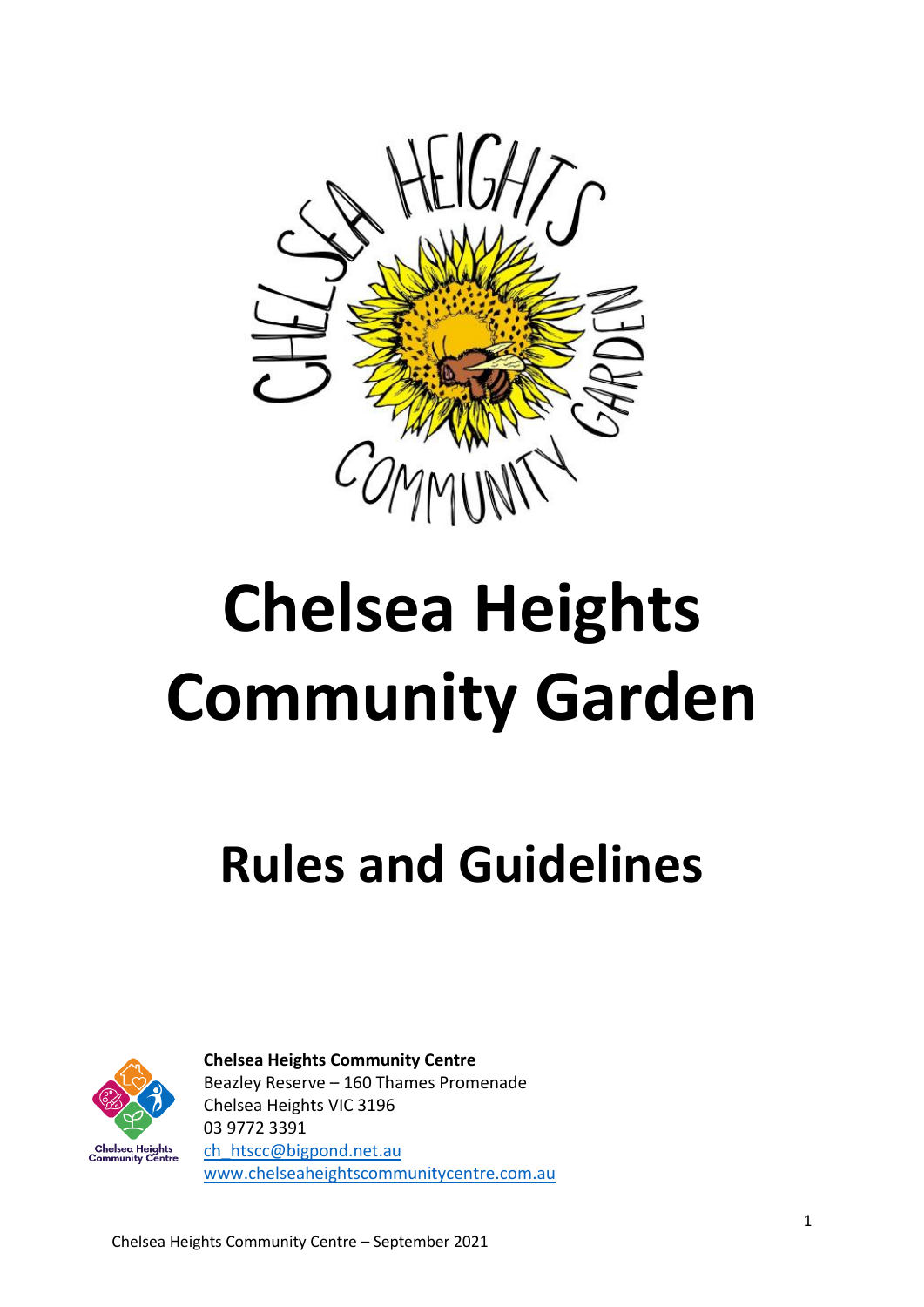### Chelsea Heights Community Garden **Rules and Guidelines**

#### **Introduction**

The Chelsea Heights Community Garden exists to enable members of the community to reduce their impact on the environment by producing their own food, primarily using harvested rainwater, and avoiding energy expenditure through 'food miles' and infrastructure. The garden will bring people together to garden and learn from each other thus strengthening personal and community esteem.

The Chelsea Heights Community Garden is an activity of the Chelsea Heights Community Centre. Chelsea Heights Community Centre Committee of Management, Manager and the elected garden representatives are responsible for management of the Community Garden.

This document outlines the rules and guidelines for the operation of the garden. Prior to an application for membership of the garden being accepted, the applicant must read this document and sign the application form agreeing to abide by the Code of conduct, Rules and Guidelines that it contains.

Any major breach or repeated minor breaches of the Code of Conduct or any other rules or guidelines outlined in this document by a gardener, or a visitor of a gardener may result in cancellation of membership and loss of the gardener's plot. The process for investigation of a breach and implementation of a penalty is outlined in Appendix 1.

#### **Goals:**

- Provide a place and opportunity for people to grow their own food locally.
- Increase people's knowledge and ability to live with minimal impact on the environment.
- An overall reduction in the water and energy used to obtain food.
- A strengthening of the community health and wellbeing.

#### **Objectives:**

- To allow all the local community to participate in gardening despite age, ability, or financial position.
- An increase in skills in growing food using sound environmental practices via:
	- workshops and demonstrations.
	- informal sharing of knowledge between gardeners.
- Maintain and upgrade as required communal areas and garden plots used by individuals, households, or organisations to grow food.
- The garden to be as self-sufficient as possible including via:
	- Rainwater harvesting and storage (from the Community Centre roof).
	- Compost bays and worm farms.
	- Keeping of bees and chicken.
- Establish links with community organisations.
- To provide a place for local artists to work and to create items of beauty for the garden space.
- To create a place where people want to be.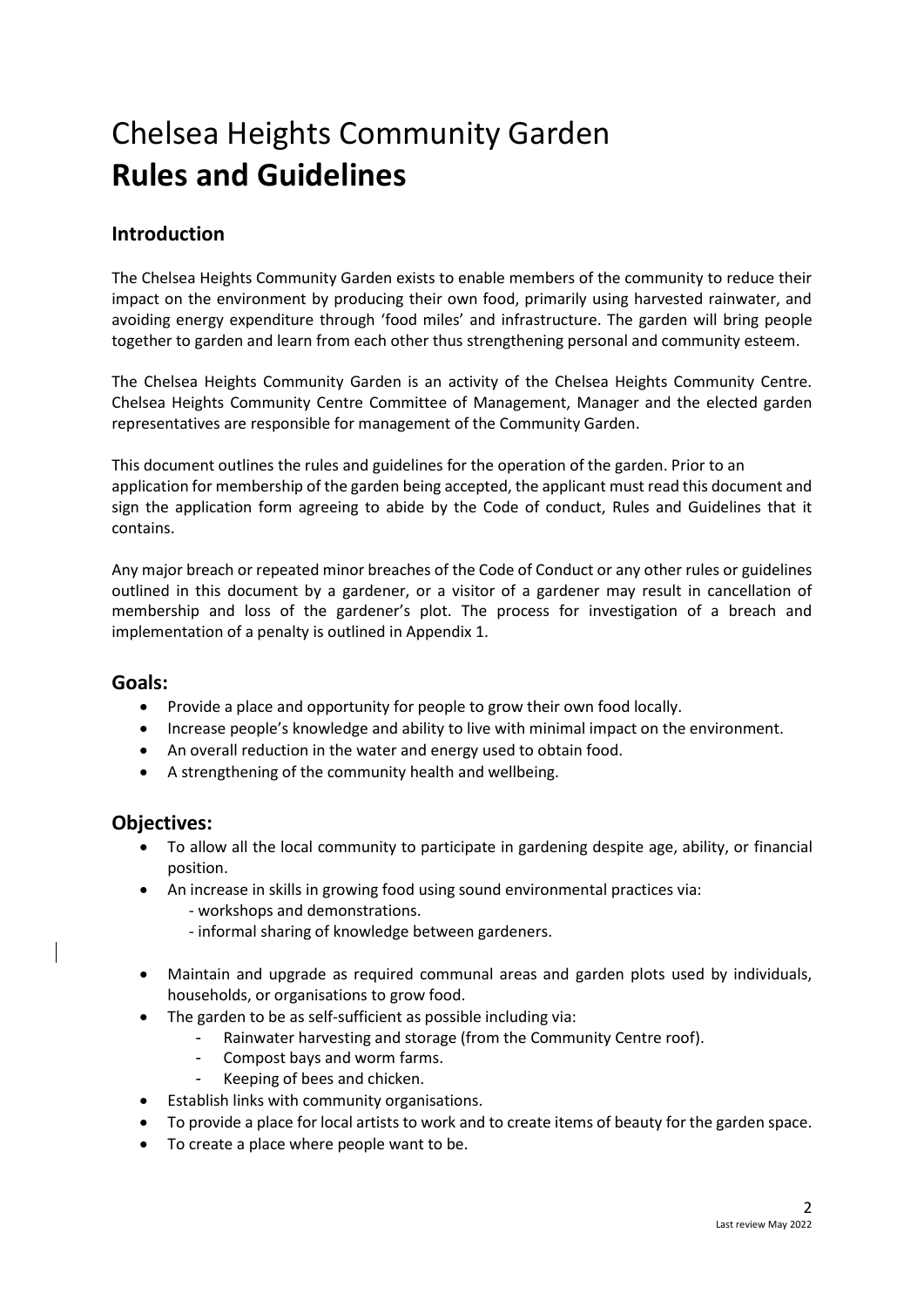#### **1. General conduct in the garden**

Gardeners and visitors should respect the gardens as community spaces and will be required to adhere to the Code of Conduct outlined below.

#### **Code of conduct**

- **Treat everybody equally, fairly and with respect.**
- **Respect one another's beliefs and cultural differences.**
- **Encourage and support each other.**
- **Be responsible for the security, safety, and harmony of the Community Garden.**
- **No plants or equipment are to be removed from another gardener's plot without the gardener's permission.**
- **Wilful damage to any area of the Community Gardens is prohibited.**
- **Each gardener has the right to quiet enjoyment of the Community Garden.**
- **The consumption of alcohol or any form of substance abuse is prohibited in the garden. Gardeners are not permitted to enter the garden under the influence of alcohol or any illegal substances.**
- **Violence in any form is prohibited**.

This includes (but is not limited to) striking, scratching, biting, spitting, any other type of direct or in direct force, throwing objects, threatening with any type of object, pushing, shoving, tripping, or grabbing, any form of indecent physical contact.

- **Sexual harassment in any form is prohibited. This can mean:**
	- Sexual propositions or persistent requests for dates or sexual favours.
	- Unwelcome physical contact or touching in a sexual way.
	- Unwelcome or improper remarks.
	- Comments about a person's appearance or body.
	- Leering, wolf whistles, catcalls, obscene gesture.
	- Indecent exposure.
- **Bullying in any form is prohibited**

This can mean verbal abuse (swearing or shouting), false accusations, psychological harassment, and gossiping.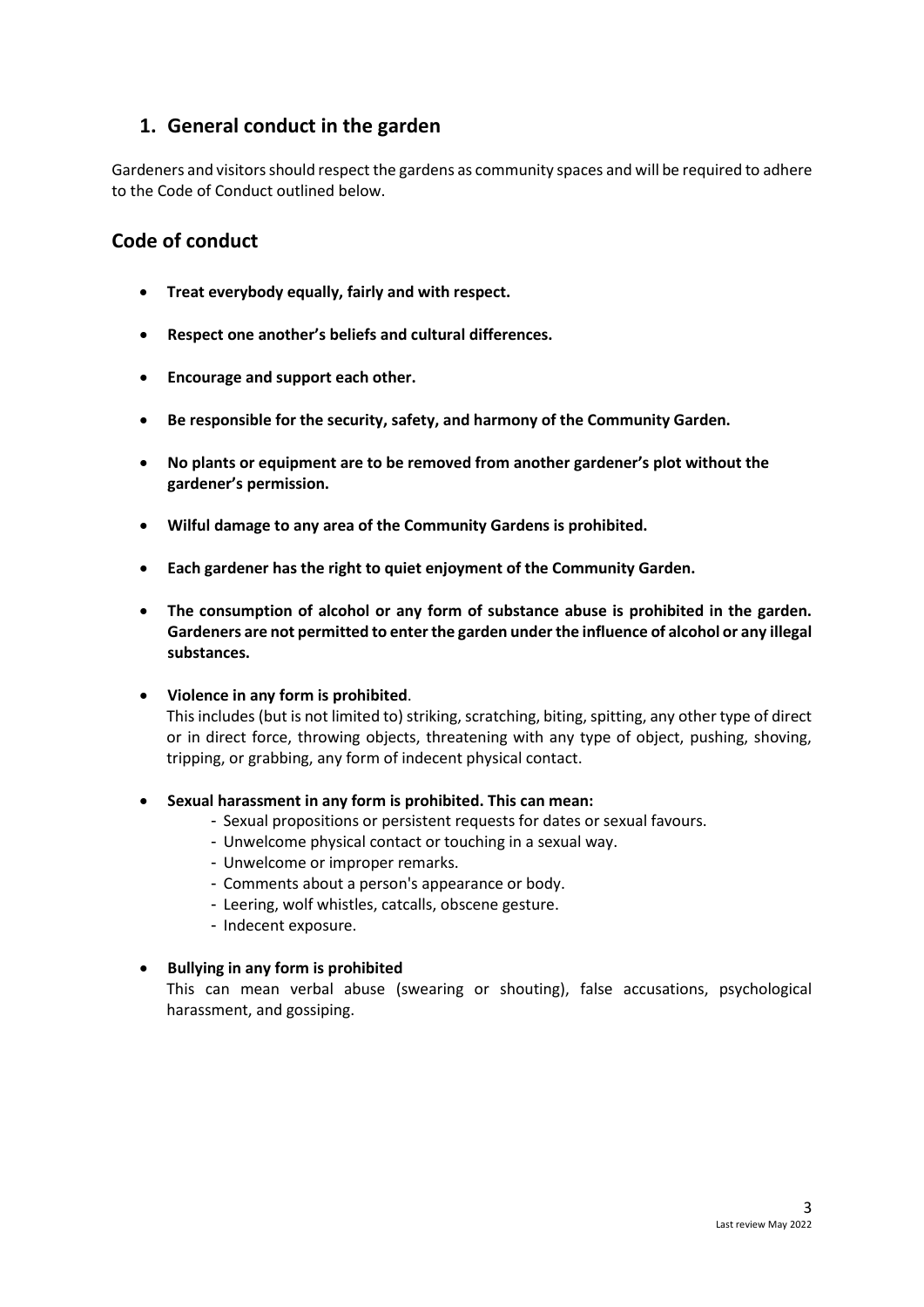#### **2. Membership**

#### **2.1 Who Can be a Member of the Chelsea Heights Community Garden**

Membership of the garden is available to all members of the Chelsea Heights, Chelsea, and surrounding communities.

Members are entitled to take part in a range of activities at the garden including: maintaining the communal garden plots, working bees, propagation of plants, workshops, art activities, celebrations and events.

#### *Organisations*

Membership is also available to organisations, particularly those providing programs for people with physical or intellectual disabilities or those providing support programs for sectors of the community. The Membership fee for organisations is greater than that for individuals / households. Special agreements may be made with organisations regarding use of garden space in individual or communal plots at the discretion of the Chelsea Heights Community Centre Committee of Management. Every organisation willing to participate must provide their own insurance Policy and ABN number.

#### **2.2 Garden Plot Holders:**

For an additional fee members will be able to apply to be a garden plot holder. Garden plot holders are allocated a plot to produce food for their personal use. A yearly rate will be paid for each plot. A second plot can be allocated after a year of membership and subject to availability.

#### **2.3 How to Apply for Membership and Plots**

To apply for a garden membership applicant must:

- 1. Enquire any information or new membership request with the Garden Representatives via email.
- 2. Be invited by the Membership Coordinator for an overview of the Garden.
- 3. Complete an Induction Tour (Info in the nutshell + membership form to be given if interested)
- 4. Fill out a membership form stating that they agree to abide by the Chelsea Heights Community Garden Rules and Guidelines.
- 5. Make payment to obtain the gate code and be recognised as a member of the Community Garden.

#### **2.4 Fees**

An annual fee will be payable to be a member of the Chelsea Heights Community Garden and an additional fee payable for each garden plot. Fees are payable upon acceptance of membership application and, if applicable, allocation of garden plot(s).

The annual fees will cover the period from 1 July to 30 June. If a plot is allocated during this time a quarterly pro-rata fee will be paid based on the number of months remaining to June 30.

The fees will be reviewed and determined annually by the Chelsea Heights Community Centre Committee of Management.

Money collected as fees will be used for garden supplies, maintenance, enhancements, social gatherings for the gardeners and administrative costs.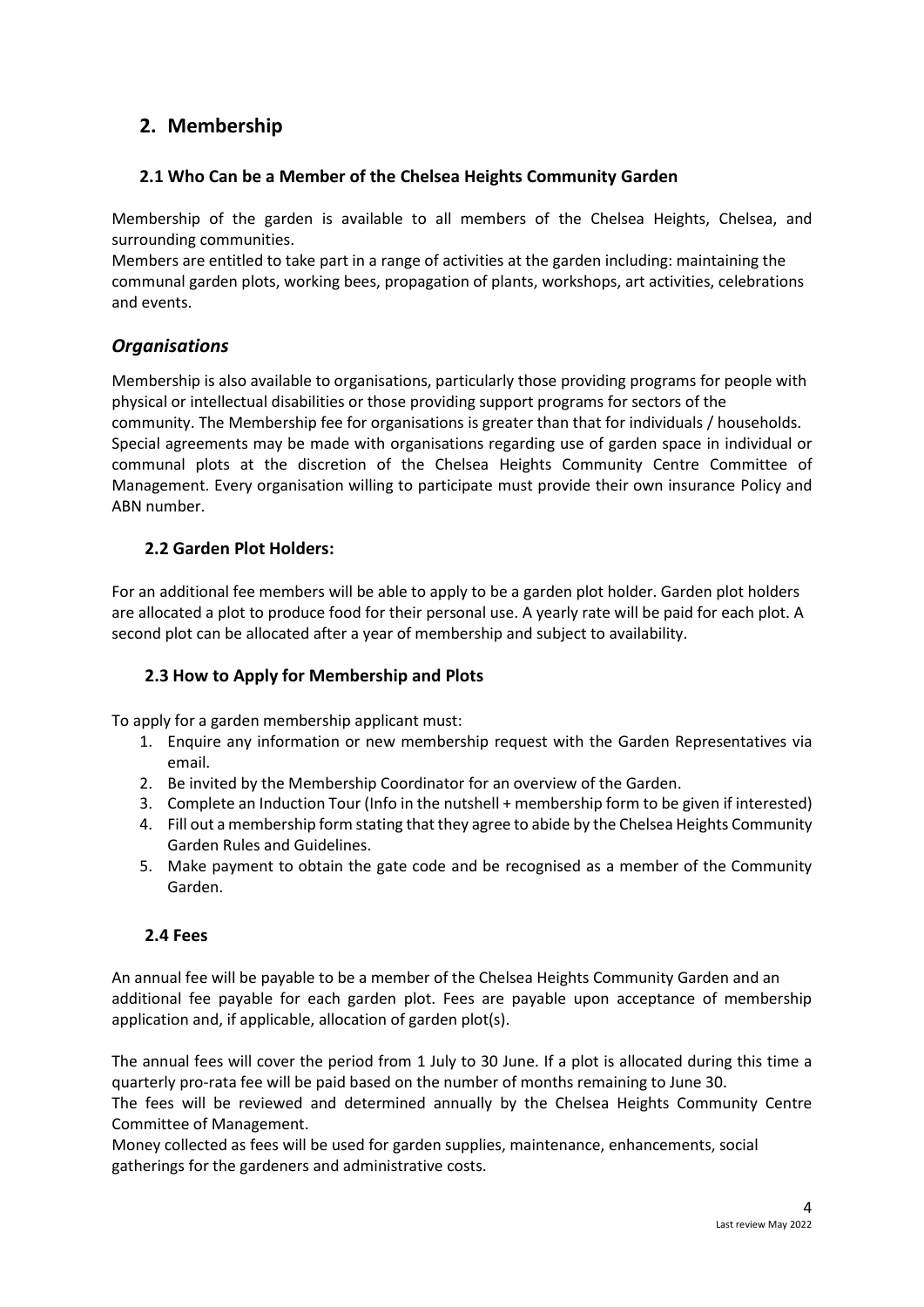#### **2.5 Allocation of Plots**

The garden representatives will allocate available plots to applicants based on:

- physical needs of the applicant
- date of membership

If no plots are available at the time of applying, the applicant's name will go on a waiting list and they will be advised when a plot becomes available. In such cases applicants may join as communal members.

#### **2.6 Garden Access**

The garden will be secured by a keypad gate. The gate code will be given upon completion of the induction and full payment of fees. The code is strictly confidential, and please do not share the code with anyone. Please make sure the gate is properly closed after you leave.

#### **2.7 Forfeiture of Garden Plots**

Plots are allocated to the person(s), or organisation named in the Chelsea Heights Community Garden application form.

Plots are not transferable. Gardeners cannot give their plot to another person. If a member no longer wishes to or is unable to maintain their plot, they must advise the garden representatives. The plot will be reallocated to someone who is on the waiting list.

#### **2.8 Sale of Garden Produce**

Garden plots are available for personal use only. Gardeners are not permitted to sell plants that have been grown in the community garden. The use of garden plots for growing plants commercially is not permitted.

#### **2.9 Sharing Garden Produce**

Gardeners may share any excess produce by leaving this on the 'Share Table' in the shelter. All gardeners may take a reasonable proportion of any produce left on the 'Share Table'.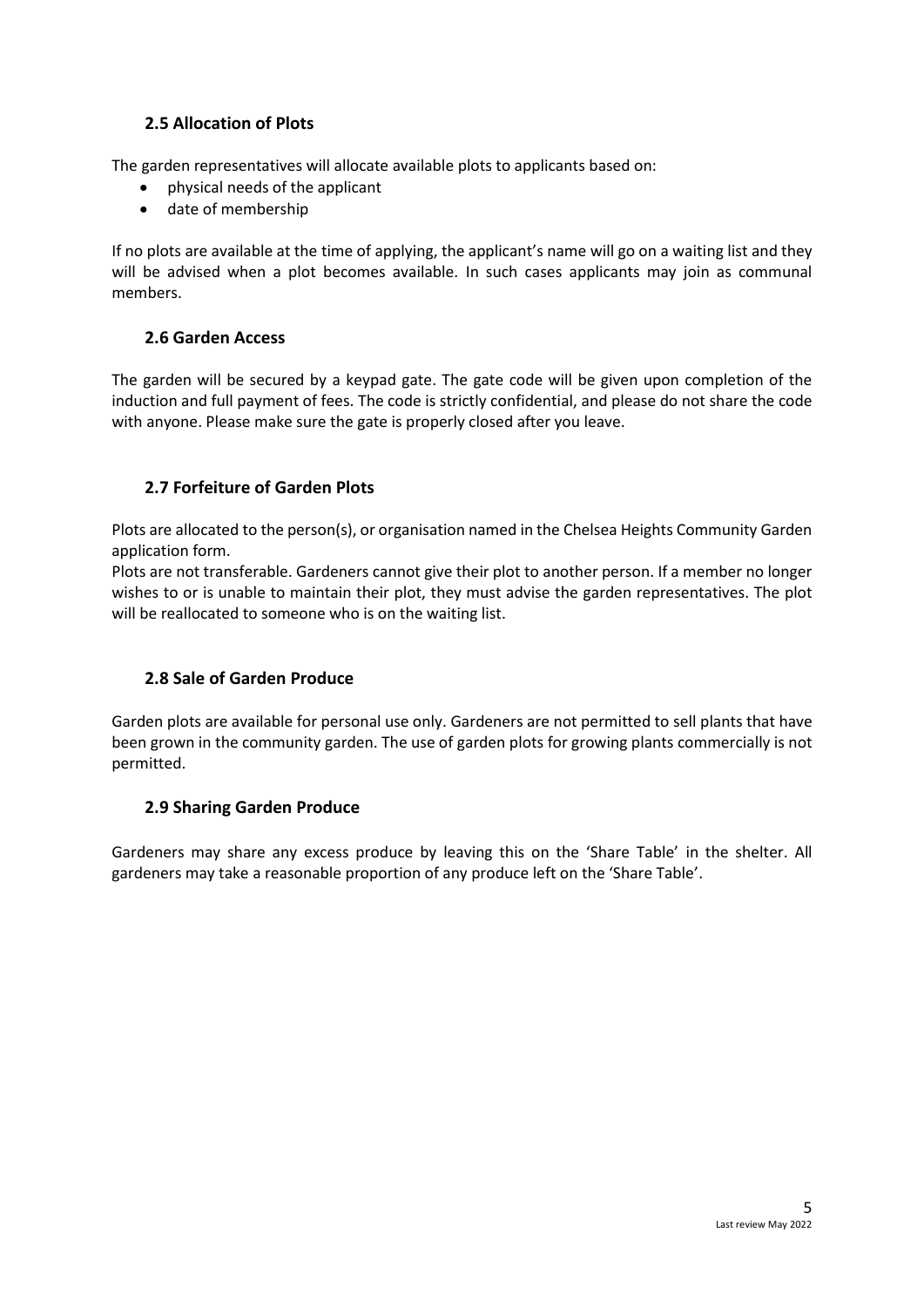#### **3. Responsibilities of Gardeners for their Own Plots**

#### **3.1 General maintenance of plots**

It is the responsibility of gardeners to maintain their plot and the pathways around their plot, keeping it free of weeds, rubbish and any items that may be obstructing the pathways. Mulching (covering plots with straw) is strongly encouraged to control weed growth.

If a gardener is unable to tend a plot for a period of two months or more (eg due to illness or travel), they must advise the garden representatives to discuss their situation, or they may be at risk of losing their plot.

If a plot is not maintained for a period of 3 months, the committee has the right to reallocate the plot.

#### **3.2 Appropriate plants**

Garden plots should be used primarily for growing vegetables, fruits, and companion plants to these. Gardeners should advise the garden representatives if they wish to grow plants over one metre in height. Trees and large permanent shrubs are not suitable for garden plots because they may block sun to other plots. Gardeners who wish to grow large plants must advise the garden representatives before plots are allocated. Communal fruit trees will be a feature of the garden. Input into planning the communal areas from any member of the garden is welcome and encouraged. Invasive plants such as mint are discouraged in individual plots.

#### **3.3 Soil**

Gardeners are responsible for improving the condition of the soil in their plot. It is important that nutrients are put back into the soil after every season as plants use up the nutrients in the soil as they grow. This can be done by adding manure, compost, and mulch. **No synthetic or artificial chemicals**  are to be used to improve the soil quality.

From time to time the garden representatives will purchase manure and other mulch for use in the garden. Compost bays and worm farms are also maintained in the garden (see 4.2). All members are asked to consider the needs of others and take no more than their share of these resources. When a gardener hand back (forfeits) their plot, under no circumstances are they permitted to remove **any soil** from their plot. Soil is not to be removed from any plots that are in use or vacant.

#### **3.4 Garden Tools**

Gardeners are encouraged to provide their own tools such as hand trowels. Some communal tools will be available (refer 4.4).

#### **3.5 Plot fences**

Plot holders must not erect a fence around their plot.

#### **3.6 Building and other materials**

Permanent structures must not be built on garden plots or on vacant areas of the Community Garden. Gardeners cannot use the Community Garden to store building or other materials.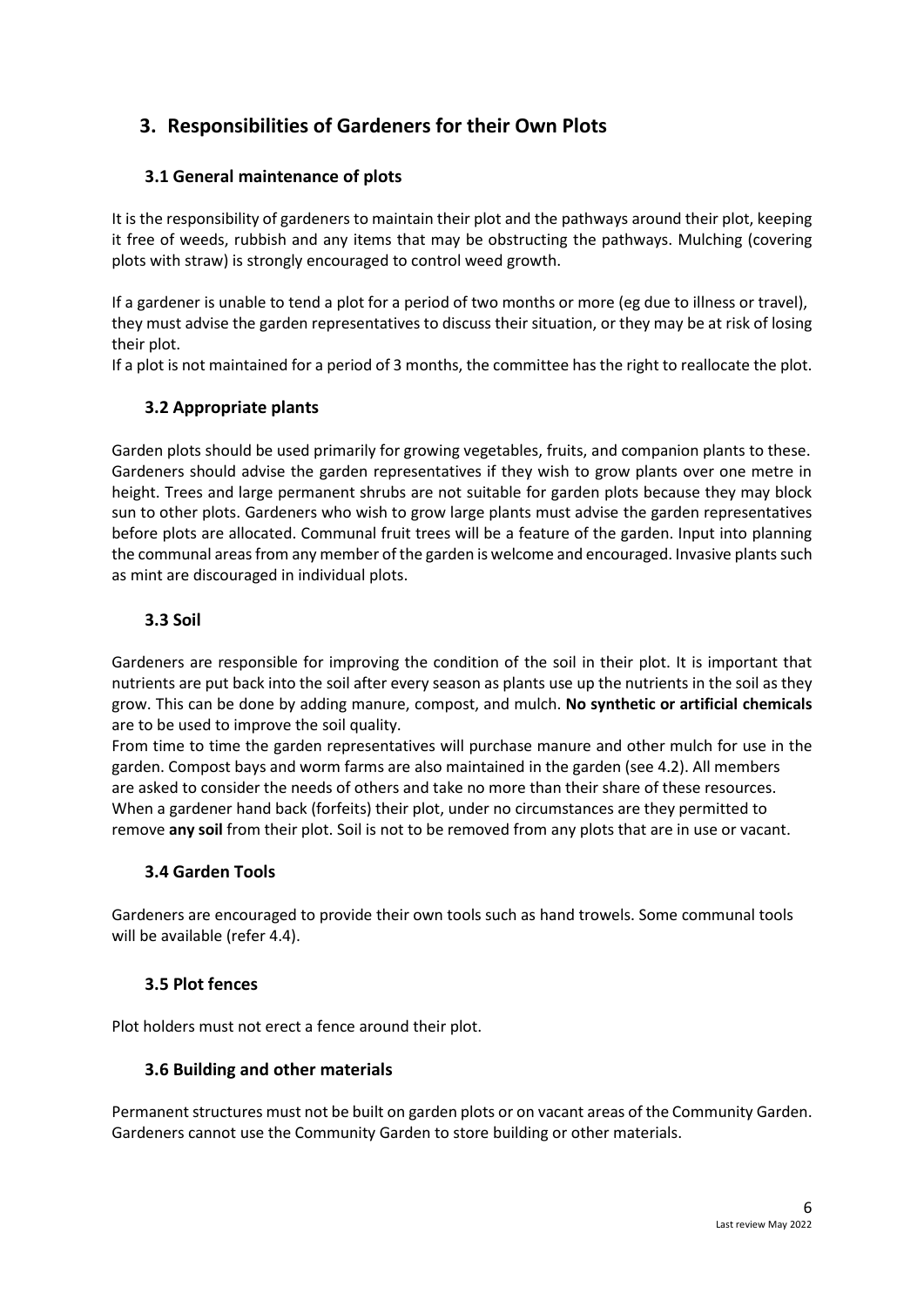#### **4. Maintenance and Use of Communal Areas, Equipment and Supplies**

All gardeners are expected to take responsibility for the care, maintenance and development of common garden equipment, communal garden beds and public areas in the Community Garden.

The garden representatives encourage 'active gardening' in the Community Garden. This includes:

- Reporting any leaking taps, damage to the gardens, lost or broken equipment to the garden representatives via the committee pocket in the front cream shed.
- Removing weeds along the border of garden plots and pathways adjacent to garden beds.
- Maintaining pathways.
- Picking up and disposing of any rubbish around the garden.
- Participating in at least 3 Working Bees in The Garden per year. This does not necessarily mean heavy labour. There are many simple ways of contributing to the communal nature of the gardens.
- Joining a roster for tasks such as compost turning, feeding chooks, weeding, or watering communal areas; these rosters are kept in the front shed.

#### **4.1 Communal Garden Beds and Plants**

The Community Garden includes communal garden beds and plants. Occasional meetings and working bees will be held to plan and manage these areas and all members of the garden are encouraged to participate. Members who want to take a particular responsibility for an aspect of managing these areas are encouraged to discuss this with a representant of the garden or leave a note for the committee in the committee pocket in the front shed.

Members may harvest from these areas unless specific signs stating otherwise are in place, considering the needs of others and taking no more than their share of this produce.

#### **4.2 Compost Bays and Worm Farms**

Compost bays and worm farms are located in the community garden and all gardeners are strongly encouraged to use them to both reduce household waste and support the production of good compost and nutrients for use in garden plots.

Gardeners are encouraged to attend composting workshops, read composting handouts or to contact the garden representatives if they need advice about using the compost facilities. Instructions for the compost bays and worm farms are on display in the garden.

Items that are suitable to be placed in the compost bins or worm farms include: fruit and vegetable scraps, eggshells, leftover rice, noodles etc leaves, grass clippings, other plant matter that can easily decompose. Gardeners are encouraged to chop up or break up any plant matter into small pieces, as this will assist in the composting process.

Items that are not suitable to be placed in the compost bins or worm farms include: wood, plastic bags, tin cans or polystyrene foam boxes, meat, fish, or chicken.

Items that are not suitable to be placed in the worm farms include citrus peel and onion family plants.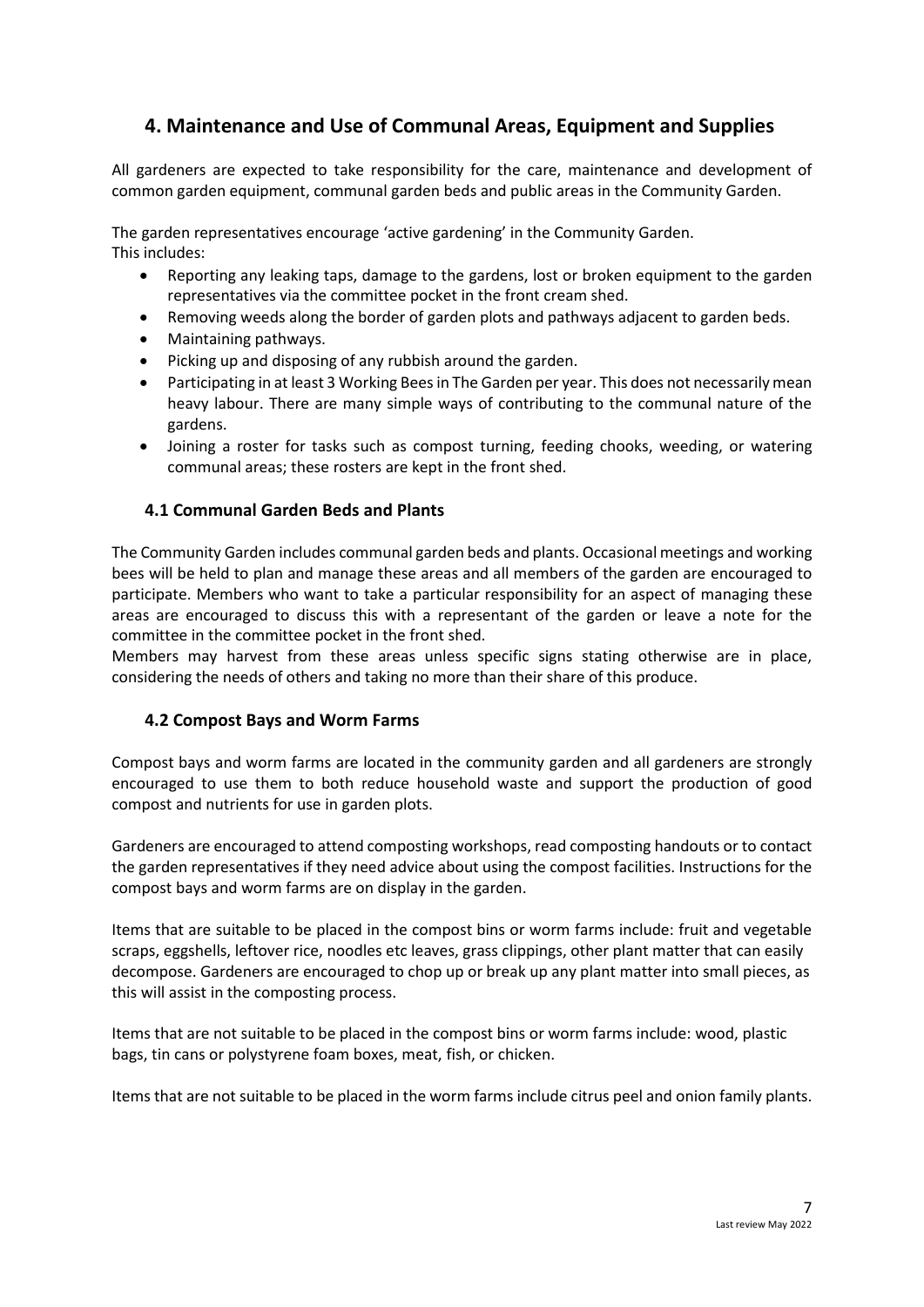#### **4.3 Water Management**

The only water available at the community garden is harvested rainwater. All gardeners must use water wisely and efficiently. There is no drinkable water available in the garden, gardeners need to bring their own.

Hoses should be always handheld at all times and should not be left in plots running unattended. Nozzles on

hoses are not to be removed. Garden hoses must remain connected to the tap and contained so that they do not lie across pathways.

Taps must be turned off on completion of watering.

#### **4.4 Garden Tools and First Aid Kit.**

Gardeners are encouraged to provide their own tools such as hand trowels.

Some tools will be available at the garden for use by members within the garden. These tools will be stored in a lockable shed on the garden site and will be clearly (and brightly) marked as belonging to the garden. All members will be required to treat the tools with respect and return them to their place in the shed before leaving. The garden representatives will monitor use and condition of tools and replace, as necessary.

Community Garden members and visitors are obliged to follow the Chelsea Heights Community Centre COVID Plan and the COVID19 Work Health and Safety guidance. Please refer to documents available at the Community Centre.

If any garden equipment is missing or damaged, gardeners should report this to the garden representatives.

A first aid kit is located in the cream shed for your use. If any item is out of stock, please report it in the notebook or contact the garden representatives.

#### **4.5 Chicken and Bees**

One member of the garden will be responsible for supply of food and the roster for daily care of the chickens. Beehives to be registered with Dept. of Agriculture and hives to be attended to by trained beekeepers.

#### **5 Garden Pest Control**

**No artificial or synthetic insecticides, herbicides or toxic chemicals** for pests and weeds are to be used in the Community Garden. The only type of snail bait that is permitted is Multigrad. Gardeners can use safe, environmentally friendly products such as garlic or rhubarb sprays. Gardeners are encouraged to attend workshops and read handouts related to environmentally friendly pest control methods. Bait stations are located all around the garden.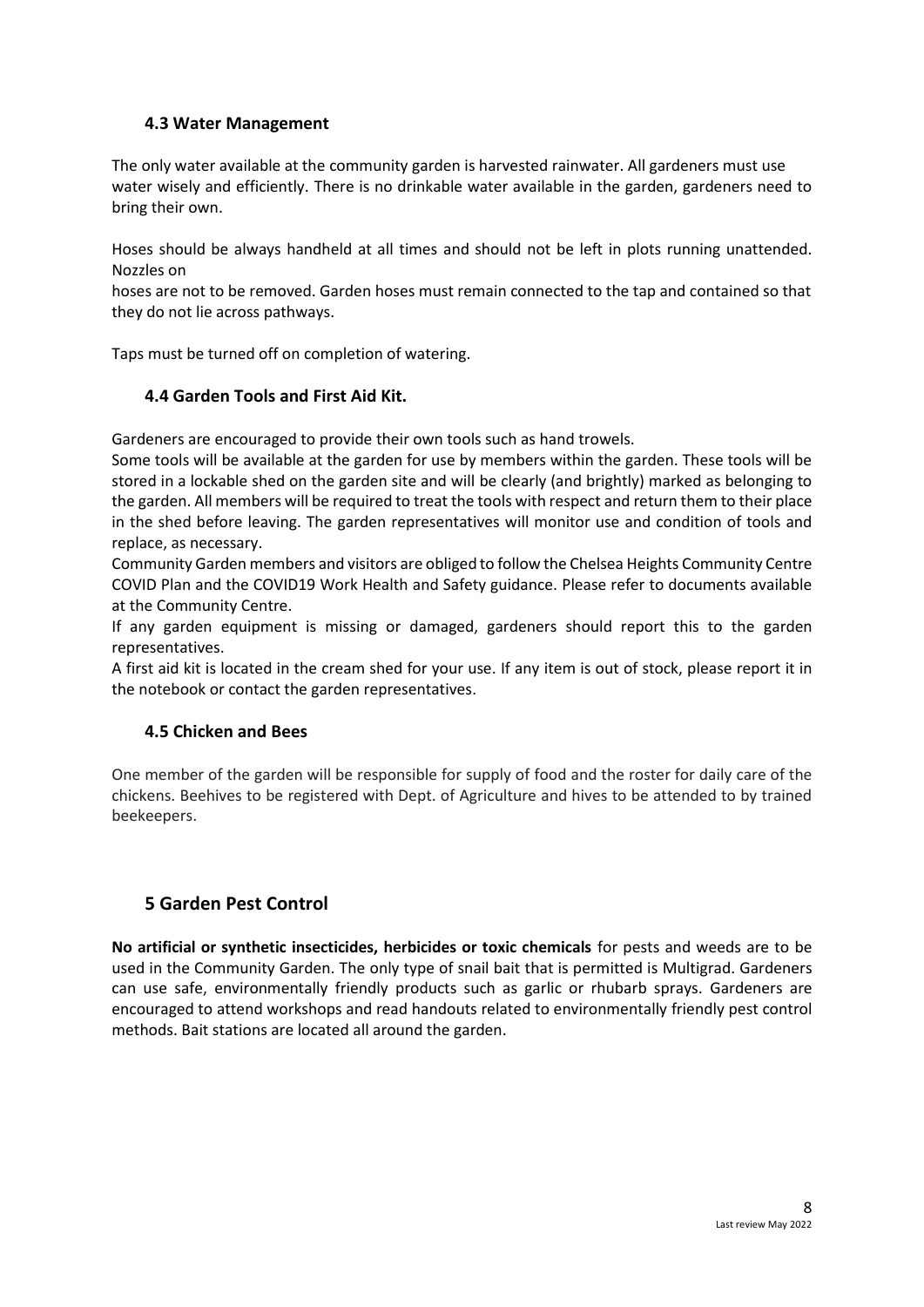#### **6 Other Matters**

#### **6.1. Animals**

Council aims to promote a safe environment for all users to enjoy the space. Pets are welcome to visit the Community Gardens but must be kept on a leash at all times, to ensure the safety of other visitors. If other members of the community garden feel unsafe or request that the pet be removed, we ask that members respect their wishes.

#### **6.2. Garden security**

When gardeners are exiting the garden, please ensure that the self-locking gate is properly shut. Gardeners must lock all sheds except the cream shed (which houses the first aid kit and contact numbers) when they exit the garden. Please keep the gate closed whilst in the garden for the safety of children. The garden gate code will be changed every financial year.

#### **6.3. Children in the Community Gardens**

Children are welcome in the Community Garden. Carers must always supervise children at all times.

#### **7. Dealing with Problems of Concerns in the Community Garden**

Chelsea Heights Community Centre Committee of Management is responsible for garden related main issues.

The everyday garden related problems are the duty of the representatives of the garden.

If gardeners have any concerns about the garden or about other gardeners, they are strongly encouraged to contact the Chelsea Heights Community Centre Committee of Management. Sanctions will be made accordingly regarding Appendix 1 of this document.